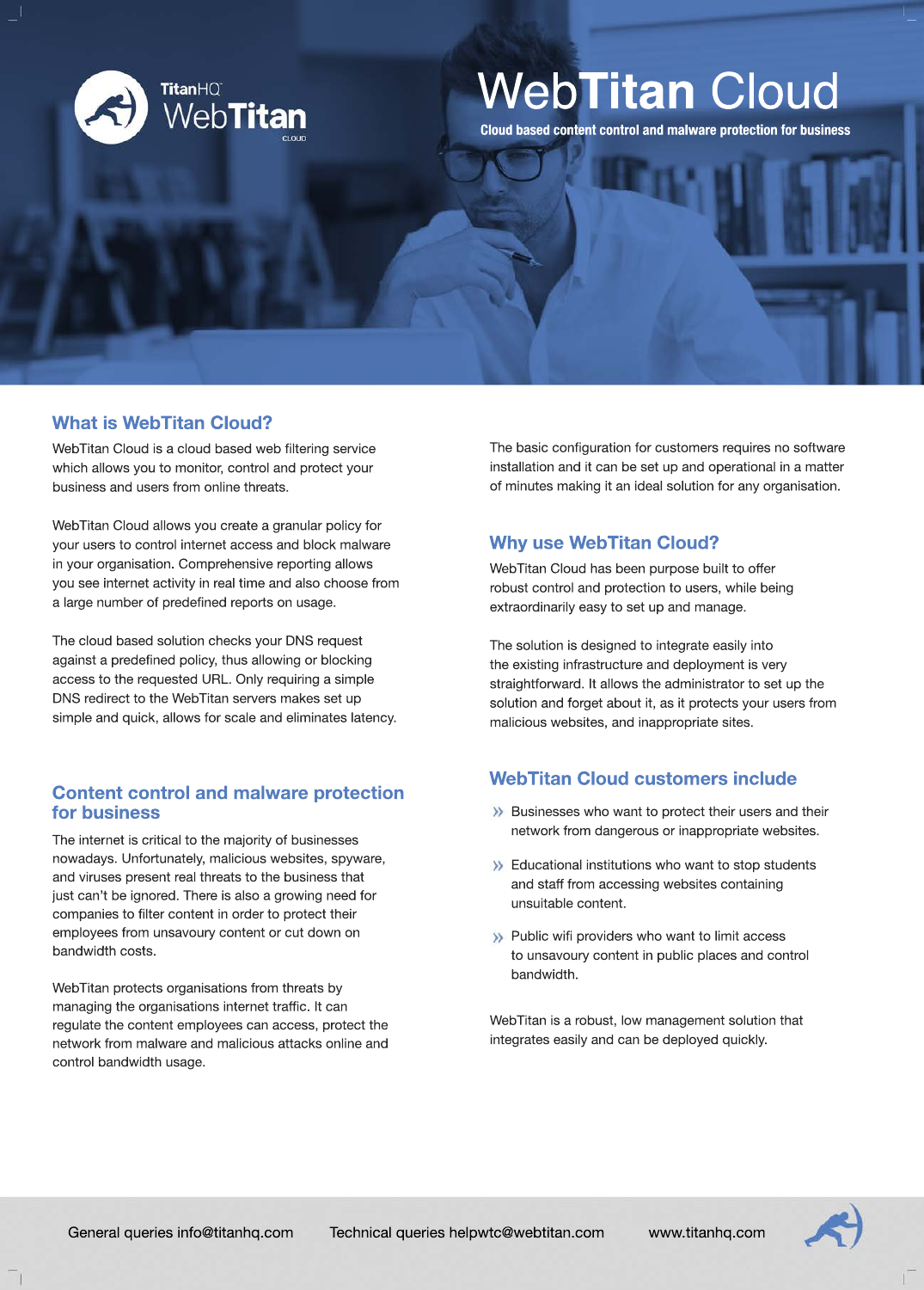## **Product features**

#### **Cloud based**

Deployed as a cloud based service, it is a DNS based solution requiring simple DNS redirect to the WebTitan servers. This makes it simple to set up and manage. It facilitates scale and eliminates latency

#### **Malware & phishing protection**

Protect your network from malware and phishing attacks with WebTitan's categories of malware protection. WebTitan will block access to compromised websites, malicious websites, spam based websites and spyware.

#### **Policy exceptions (Cloud Keys)**

WebTitan Cloud allows the administrator to create exceptions to the general internet policy. Known as Cloud Keys; they can be created instantly and allow the user to bypass a policy rule. Each Cloud Key can be created for single or multiple users, controlled by time or date.

#### **Enforce Safe Search**

WebTitan allows safe search to be enforced with a single click. This means that safe search is then enabled for google, yahoo and bing Google SafeSearch is a powerful setting focused on reducing the inappropriate content from both search and image search results.

#### **URL filtering**

WebTitan Cloud filters website URLs into 53 predefined categories such as social media, news, pornography, gambling etc. The system contains over 500 million website addresses in 200 languages, each sorted into the predefined categories. Combined with cloud based look up, users get highly accurate and flexible filtering based on the website's content.

#### **Flexible policy creation**

Using WebTitan Cloud you can easily create and manage your own policy to protect your users, including whitelists and blacklists of URL's and domains.

#### **Reporting**

Customers have access to a full suite of over 50 predefined reports on user or group activity. Real time browsing activity can also be viewed. These reports can be scheduled, or exported in multiple formats.

#### **Roaming Devices**

WebTitan is Perfect for BYOD environments where employees use multiple devices on and off site. WebTitan Cloud offers you cloud based DNS Filtering to bring powerful enterprise filtering to all your users, regardless of their location.



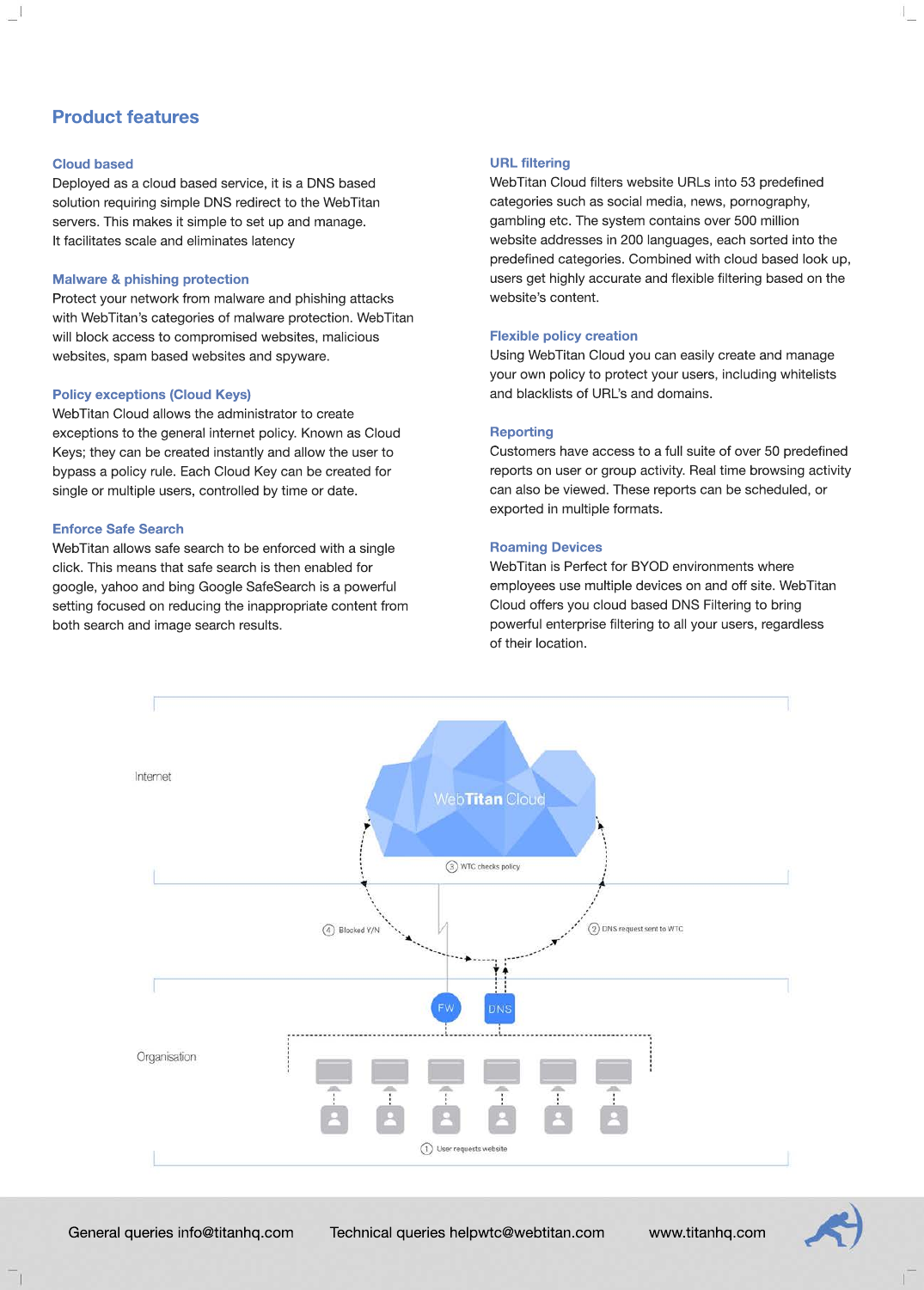## **Product features**

### **User identification**

Use the WebTitan DNS Proxy in conjunction with WebTitan Cloud to identify individual users and report on their activity. The WebTitan DNS Proxy is a small install on premise or in a virtual environment which integrates with active directory or LDAP to allow you to create per user or per group reporting for your organisation. This allows for more granular control and reporting.



## **WebTitan Cloud Technical Specifications**

| <b>Cloud based service</b> | >>>>>> DNS based solution requiring simple DNS redirect to the WebTitan servers                                             |
|----------------------------|-----------------------------------------------------------------------------------------------------------------------------|
|                            | >> Simple to set up and manage.                                                                                             |
|                            | >> Facilitates scale.                                                                                                       |
|                            | >> Eliminates latency.                                                                                                      |
|                            |                                                                                                                             |
| <b>Malware protection</b>  | >> WebTitan Cloud protects your users, business and data.                                                                   |
|                            | >> Block viruses, phishing and other malware.                                                                               |
|                            | >> Block compromised websites.                                                                                              |
|                            | >> Block access to spam, botnets.                                                                                           |
|                            | >> Block access to spyware and malicious websites.                                                                          |
|                            | >> SSL supported.                                                                                                           |
|                            |                                                                                                                             |
|                            |                                                                                                                             |
| <b>Custom policies</b>     | >>>>>>>>>>>>>>>>>>>>>>>>>>>>>>+choose from 53 categories of website to create the required policy<br>for your organisation. |
|                            |                                                                                                                             |
|                            | >>> Per location white and black lists                                                                                      |
|                            | >>>>>>> Cloud Keys to bypass policy rules as required                                                                       |
|                            | >> Multiple locations managed through one portal                                                                            |
|                            | >> Customisable block page                                                                                                  |
|                            | >> Choose from 55 predefined reports.                                                                                       |
| <b>Reporting</b>           | >> Fully customisable reporting.                                                                                            |
|                            | >>>> Per location or per user reporting options.                                                                            |
|                            | >> DNS proxy for AD integration.                                                                                            |
|                            | >> Scheduled reporting.                                                                                                     |
|                            | >> Multiple export options.                                                                                                 |
|                            | >> Real time browsing view.                                                                                                 |
|                            | $\lambda$ Email notifications.                                                                                              |
|                            | >> Syslog supported.                                                                                                        |
|                            |                                                                                                                             |
| <b>User identification</b> | >> User requests can be identified by installing an AD                                                                      |
|                            | agent on the network                                                                                                        |
|                            | >> Facilitates granular control and reporting                                                                               |
|                            |                                                                                                                             |
|                            |                                                                                                                             |